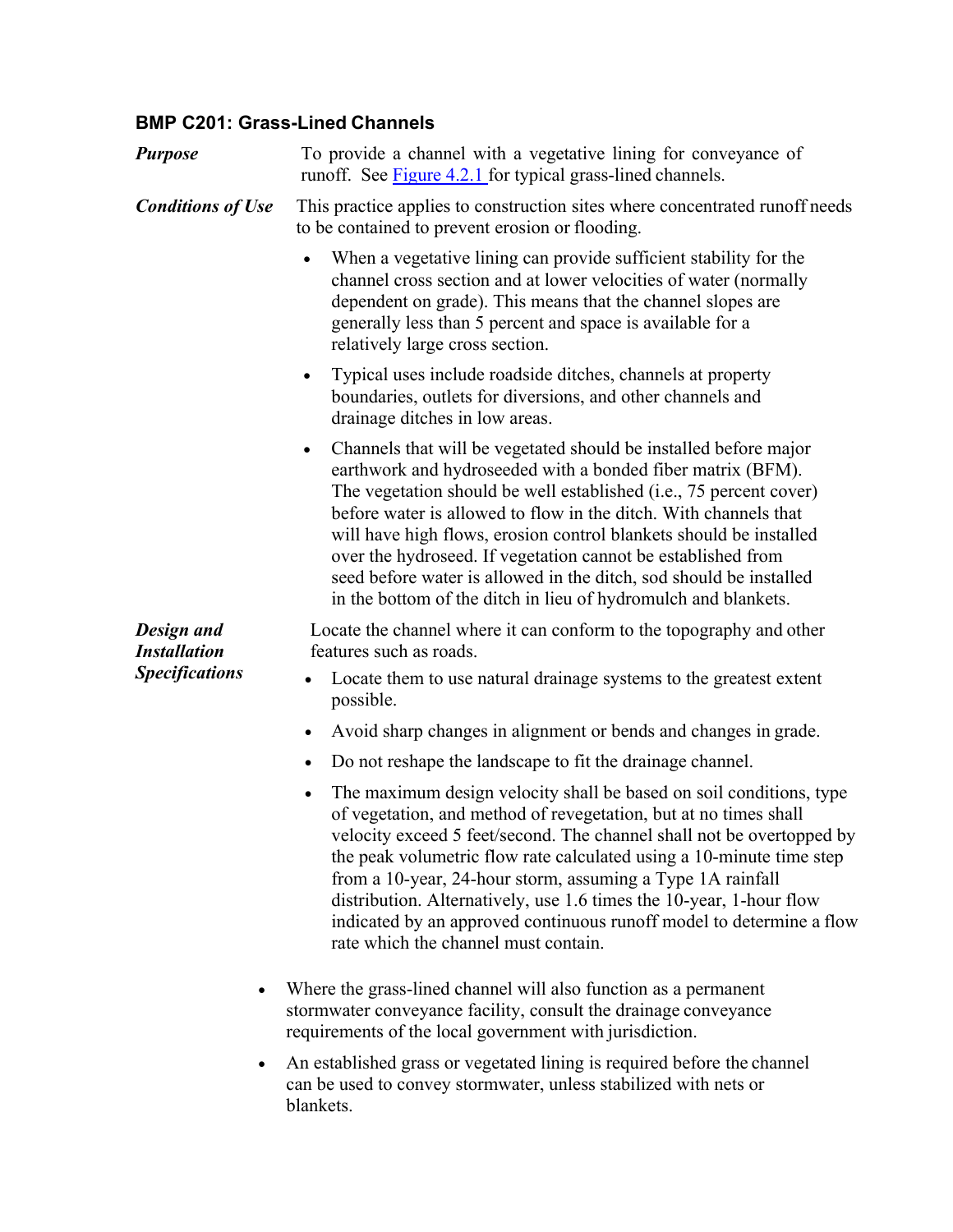- If design velocity of a channel to be vegetated by seeding exceeds 2 ft/sec, a temporary channel liner is required. Geotextile or special mulch protection such as fiberglass roving or straw and netting provides stability until the vegetation is fully established. See [Figure](#page-3-0)  [4.2.2](#page-3-0).
- Check dams shall be removed when the grass has matured sufficiently to protect the ditch or swale unless the slope of the swale is greater than 4 percent. The area beneath the check dams shall be seeded and mulched immediately after dam removal.
- If vegetation is established by sodding, the permissible velocity for established vegetation may be used and no temporary liner is needed.
- Do not subject grass-lined channel to sedimentation from disturbed areas. Use sediment-trapping BMPs upstream of the channel.
- V-shaped grass channels generally apply where the quantity of water is small, such as in short reaches along roadsides. The V-shaped cross section is least desirable because it is difficult to stabilize the bottom where velocities may be high.
- Trapezoidal grass channels are used where runoff volumes are large and slope is low so that velocities are nonerosive to vegetated linings. (Note: it is difficult to construct small parabolic shaped channels.)
- Subsurface drainage, or riprap channel bottoms, may be necessary on sites that are subject to prolonged wet conditions due to long duration flows or a high water table.
- Provide outlet protection at culvert ends and at channel intersections.
- Grass channels, at a minimum, should carry peak runoff for temporary construction drainage facilities from the 10-year, 24-hour storm without eroding. Where flood hazard exists, increase the capacity according to the potential damage.
- Grassed channel side slopes generally are constructed 3H:1V or flatter to aid in the establishment of vegetation and for maintenance.
- Construct channels a minimum of 0.2 foot larger around the periphery to allow for soil bulking during seedbed preparations and sod buildup

*Maintenance Standards* During the establishment period, check grass-lined channels after every rainfall.

- After grass is established, periodically check the channel; check it after every heavy rainfall event. Immediately make repairs.
- It is particularly important to check the channel outlet and all road crossings for bank stability and evidence of piping or scour holes.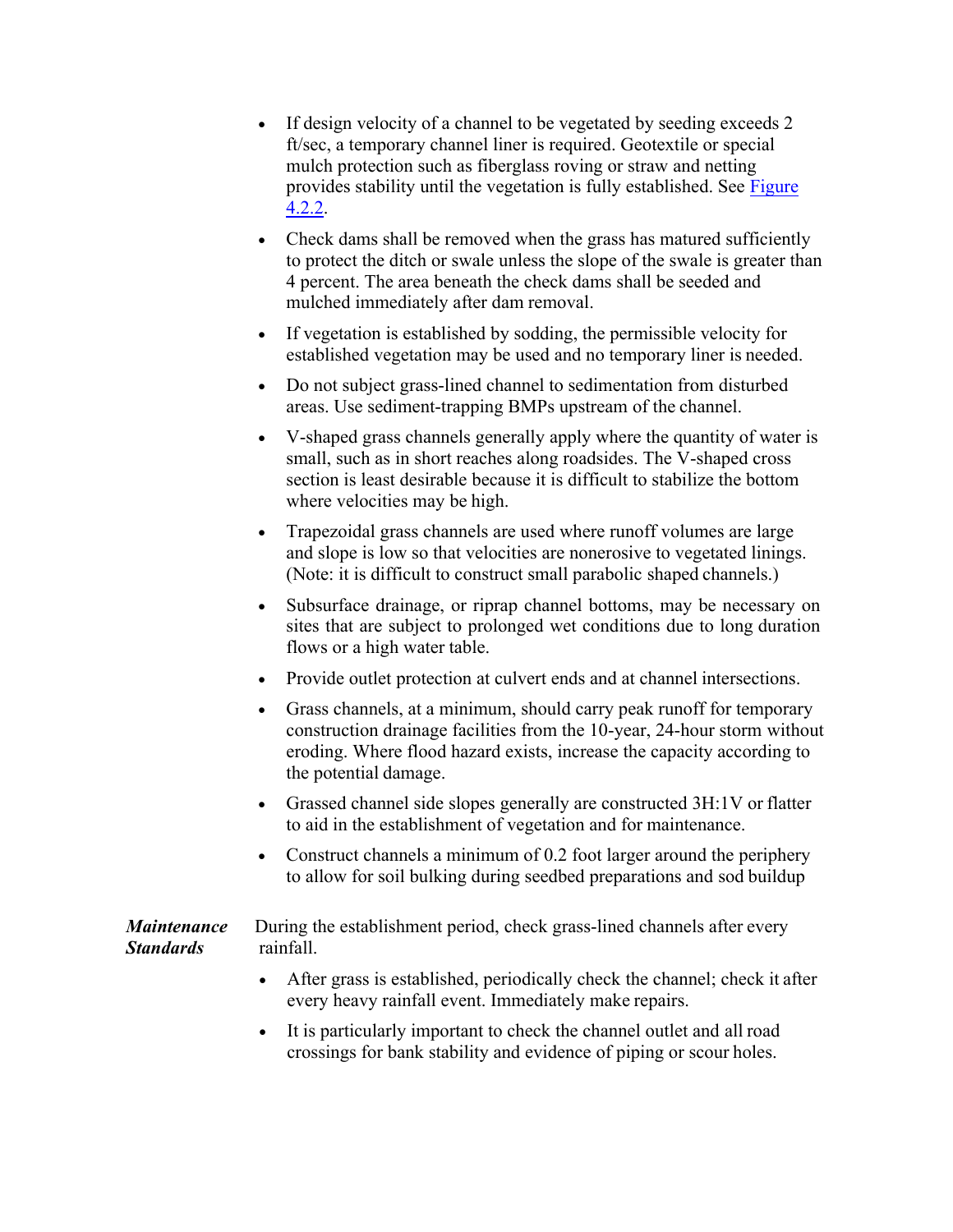Remove all significant sediment accumulations to maintain the designed carrying capacity. Keep the grass in a healthy, vigorous condition at all times, since it is the primary erosion protection for the channel.



**Figure 4.2.1 – Typical Grass-Lined Channels**